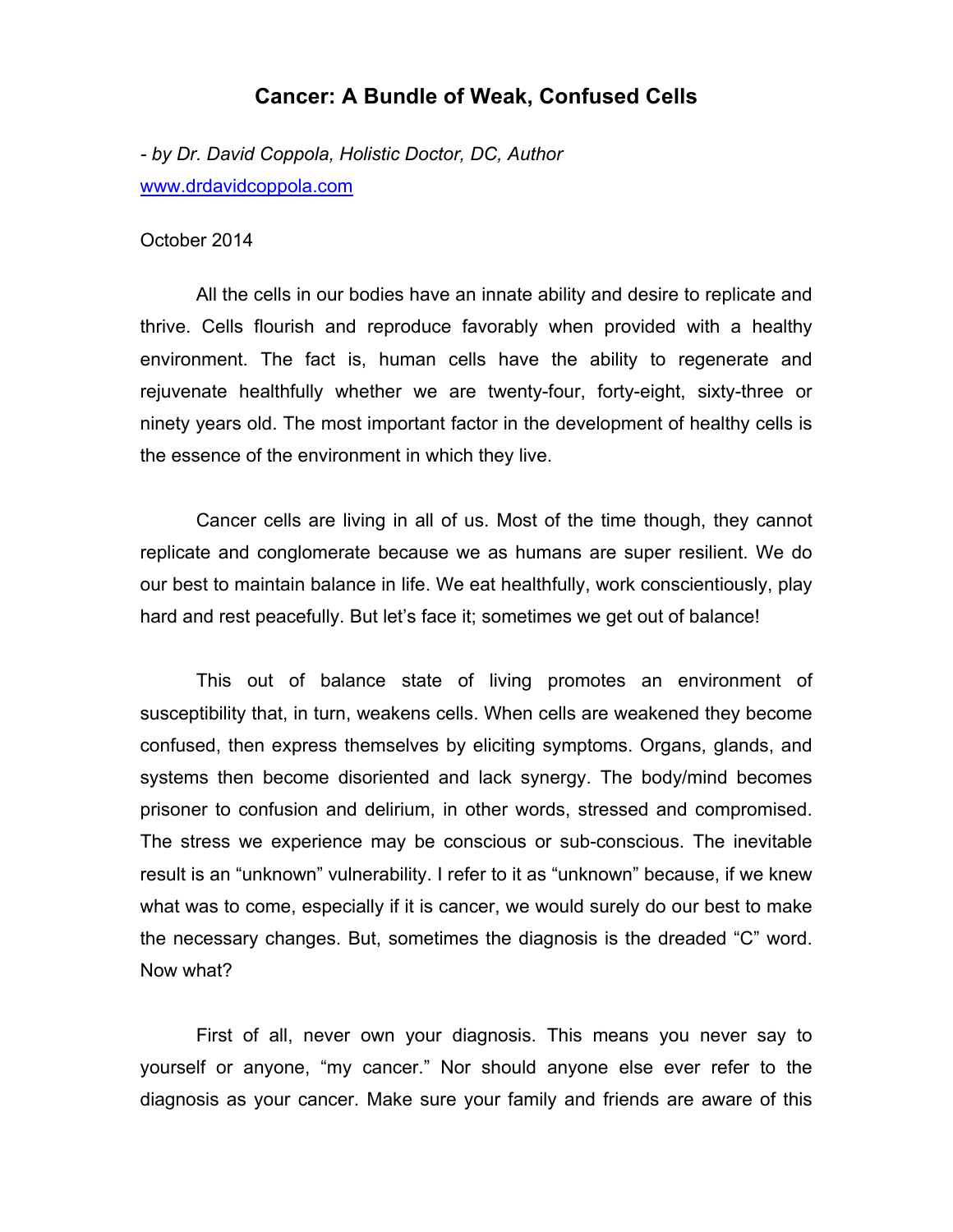infirmity if it slips out. It's not my cancer, it's the cancer I'm experiencing. Remember, cancer is an experience and a red flag. And it's something that is possible to overcome. If one person can do it, and many have, then anyone can do it! All you need is the tools, strategies and support.

Okay, it's a big, obnoxious, red flag. Okay, some things need to change… Here's where knowing yourself and your tendencies, and listening to those who know you well, comes into play. Here's where courage, awareness and belief play a big role in your becoming a so-called survivor.

 Secondly, let's look at what you are putting into and onto your body. Sugar, white bread, processed food, and red meats create an acidic environment in your body. Cancer cells multiply and spread in acidic environs. Sugar substitutes and fast foods are toxic and weaken our cells. Not a good choice. Combine aspartame (Nutra-sweet) or sucralose (Splenda), sulfites and preservatives with any meal and you get fuel for cancer. Eliminate them from your diet. Research and eat the foods that help alkalize your body chemistry.

Focus on eating fresh, local (when possible) vegetables and fruits, fish and only whole grains. Drink pure, clean, filtered water. Do not drink distilled water. It is dead water and will devour all your precious minerals. If you are taking any pharmaceutical drugs or utilizing Western medicine's approach (chemotherapy and radiation), be sure to detoxify by taking Chlorella and/or antioxidants with N-acetyl cysteine and alpha lipoic acid. They are not contraindicated!

 Chlorella, a.k.a., blue-green algae, is an anti-cancer/anti-tumor source of food. It is a chelator of heavy metals, helps regulate blood sugar, alkalizes body chemistry, and facilitates bowel movements for elimination. Look for broken cellwall chlorella if you are interested in adding this to your plan of restoring healthy environs. The broken cell-wall form makes it more easily digested, metabolized, and utilized.